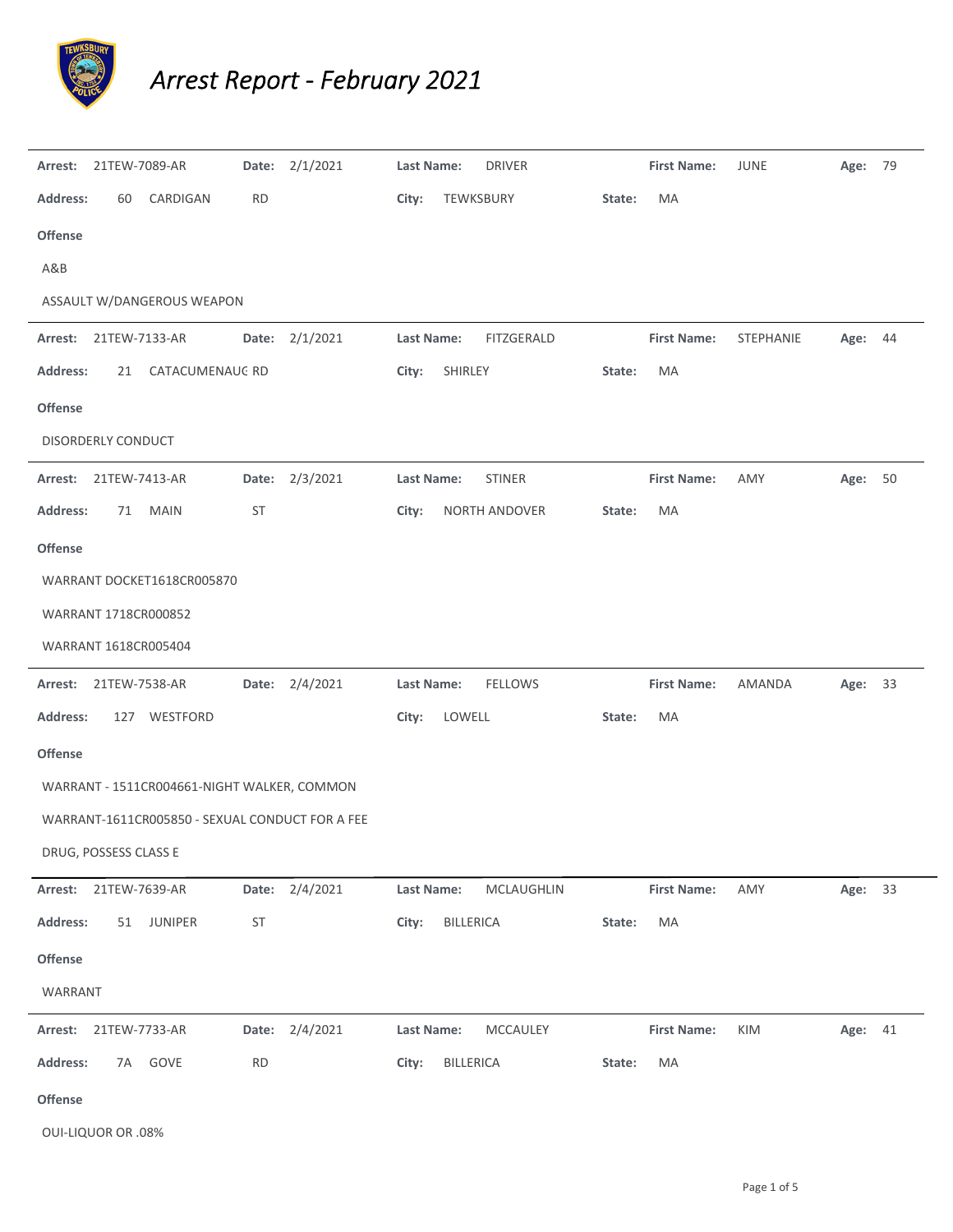|  | RESIST ARREST |
|--|---------------|
|--|---------------|

| Arrest:         | 21TEW-7927-AR             |                                                 |            | Date: 2/5/2021                                       | <b>Last Name:</b> |           | <b>MORELLO</b>    |        | <b>First Name:</b> | <b>ANTHONY</b> | Age:    | 63 |
|-----------------|---------------------------|-------------------------------------------------|------------|------------------------------------------------------|-------------------|-----------|-------------------|--------|--------------------|----------------|---------|----|
| <b>Address:</b> | 109                       | HELVETIA                                        | ST         |                                                      | City:             | TEWKSBURY |                   | State: | MA                 |                |         |    |
| <b>Offense</b>  |                           |                                                 |            |                                                      |                   |           |                   |        |                    |                |         |    |
|                 |                           | OUI-LIQUOR OR .08%, 3RD OFFENSE                 |            |                                                      |                   |           |                   |        |                    |                |         |    |
|                 |                           | UNLICENSED OPERATION OF MV                      |            |                                                      |                   |           |                   |        |                    |                |         |    |
| Arrest:         | 21TEW-8080-AR             |                                                 | Date:      | 2/6/2021                                             | Last Name:        |           | VAZQUEZ ALMESTICA |        | <b>First Name:</b> | <b>IVAN</b>    | Age:    | 29 |
| <b>Address:</b> | 226                       | APPLETON                                        | ST         |                                                      | City:             | LOWELL    |                   | State: | MA                 |                |         |    |
| <b>Offense</b>  |                           |                                                 |            |                                                      |                   |           |                   |        |                    |                |         |    |
|                 |                           |                                                 |            | WARRANT - 1266CR001742 - MILFORD DC - UNLIC OP OF MV |                   |           |                   |        |                    |                |         |    |
| Arrest:         | 21TEW-8268-AR             |                                                 |            | Date: 2/7/2021                                       | Last Name:        |           | <b>BROWN</b>      |        | <b>First Name:</b> | EDWARD         | Age:    | 48 |
| <b>Address:</b> | 4                         | <b>GROVE</b>                                    | ST         |                                                      | City:             | TEWKSBURY |                   | State: | MA                 |                |         |    |
| <b>Offense</b>  |                           |                                                 |            |                                                      |                   |           |                   |        |                    |                |         |    |
|                 |                           | A&B WITH DANGEROUS WEAPON +60 TO WIT;GLASS      |            |                                                      |                   |           |                   |        |                    |                |         |    |
|                 |                           | WITNESS/JUROR/POLICE/COURT OFFICIAL, INTIMIDATE |            |                                                      |                   |           |                   |        |                    |                |         |    |
| Arrest:         | 21TEW-8283-AR             |                                                 |            | Date: 2/7/2021                                       | <b>Last Name:</b> |           | LIVERSAGE         |        | <b>First Name:</b> | GARY           | Age:    | 33 |
| <b>Address:</b> | 42                        | GRASSHOPPER                                     | LN         |                                                      | City:             | TEWKSBURY |                   | State: | MA                 |                |         |    |
| <b>Offense</b>  |                           |                                                 |            |                                                      |                   |           |                   |        |                    |                |         |    |
|                 |                           | <b>WARRANT DKT 2011CR000715</b>                 |            |                                                      |                   |           |                   |        |                    |                |         |    |
| Arrest:         | 21TEW-8307-AR             |                                                 |            | Date: 2/7/2021                                       | Last Name:        |           | PEREIRA-LISBOA    |        | <b>First Name:</b> | CARLOS         | Age:    | 37 |
| <b>Address:</b> | 824                       | <b>BRIDGE</b>                                   | ST         |                                                      | City:             | LOWELL    |                   | State: | MA                 |                |         |    |
| <b>Offense</b>  |                           |                                                 |            |                                                      |                   |           |                   |        |                    |                |         |    |
|                 | <b>OUI-LIQUOR OR .08%</b> |                                                 |            |                                                      |                   |           |                   |        |                    |                |         |    |
|                 |                           | NEGLIGENT OPERATION OF MOTOR VEHICLE            |            |                                                      |                   |           |                   |        |                    |                |         |    |
|                 |                           | UNLICENSED OPERATION OF MV                      |            |                                                      |                   |           |                   |        |                    |                |         |    |
| Arrest:         | 21TEW-8747-AR             |                                                 |            | Date: 2/9/2021                                       | Last Name:        |           | ALVAREZ           |        | <b>First Name:</b> | LUIS           | Age:    | 39 |
| <b>Address:</b> |                           | 438 AMES HILL                                   | DR         |                                                      | City:             | TEWKSBURY |                   | State: | MA                 |                |         |    |
| <b>Offense</b>  |                           |                                                 |            |                                                      |                   |           |                   |        |                    |                |         |    |
|                 |                           | SHOPLIFTING BY CONCEALING MDSE                  |            |                                                      |                   |           |                   |        |                    |                |         |    |
| Arrest:         | 21TEW-8784-AR             |                                                 |            | Date: 2/10/2021                                      | Last Name:        |           | KIMBALL           |        | <b>First Name:</b> | PAUL           | Age: 35 |    |
| <b>Address:</b> | 2                         | <b>KENSINGTON</b>                               | <b>WAY</b> |                                                      | City:             | TEWKSBURY |                   | State: | MA                 |                |         |    |
| <b>Offense</b>  |                           |                                                 |            |                                                      |                   |           |                   |        |                    |                |         |    |

OUI‐LIQUOR OR .08%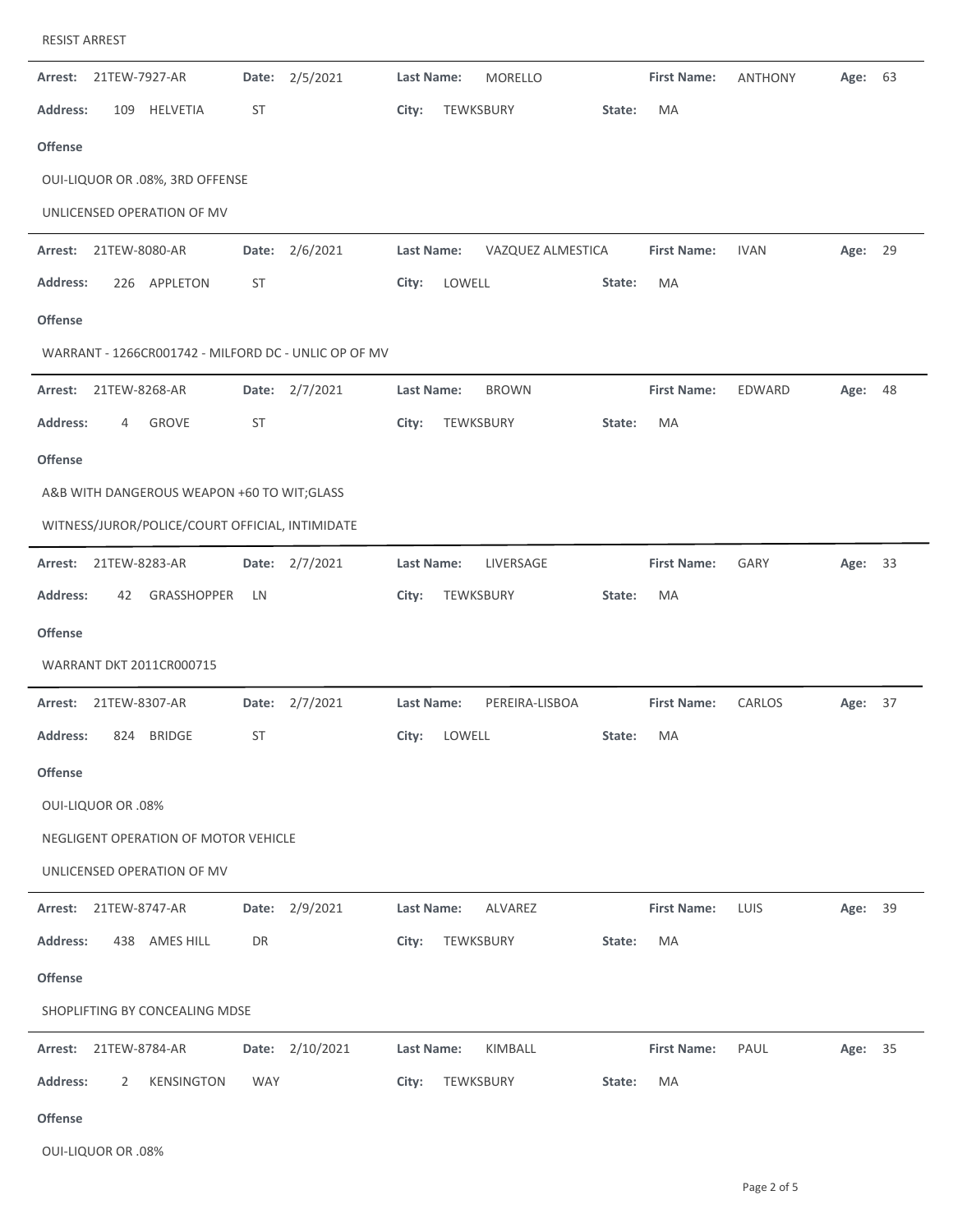| <b>MARKED LANES VIOLATION</b>                                       |                 |                                   |                    |              |            |
|---------------------------------------------------------------------|-----------------|-----------------------------------|--------------------|--------------|------------|
| INSPECTION/STICKER, NO                                              |                 |                                   |                    |              |            |
| 21TEW-8922-A-AR<br>Arrest:                                          | Date: 2/10/2021 | Last Name:<br><b>FOTHERINGHAM</b> | <b>First Name:</b> | SARAYA       | Age: 24    |
| <b>Address:</b><br>171 WALKER                                       | ST              | City:<br>LOWELL                   | MA<br>State:       |              |            |
| Offense                                                             |                 |                                   |                    |              |            |
| DRUG, POSSESS CLASS E                                               |                 |                                   |                    |              |            |
| WARRANT - POSSESSION OF DRUGS OUT OF HILLSBOROUGH COUNTY            |                 |                                   |                    |              |            |
| DRUG, POSSESS CLASS B                                               |                 |                                   |                    |              |            |
| DRUG, POSSESS CLASS A                                               |                 |                                   |                    |              |            |
| DRUG, POSSESS CLASS E                                               |                 |                                   |                    |              |            |
| DRUG, POSSESS CLASS E                                               |                 |                                   |                    |              |            |
| FUGITIVE FROM JUSTICE ON COURT WARRANTOUT OF HILLSBOROUGH COUNTY NH |                 |                                   |                    |              |            |
| Arrest:<br>21TEW-8922-AR                                            | Date: 2/10/2021 | <b>NUTTER</b><br>Last Name:       | <b>First Name:</b> | <b>BRIAN</b> | Age:<br>38 |
| Address:<br>171 WALKER                                              | <b>ST</b>       | City:<br>LOWELL                   | MA<br>State:       |              |            |
| Offense                                                             |                 |                                   |                    |              |            |
| DRUG, POSSESS CLASS E                                               |                 |                                   |                    |              |            |
| WARRANT 94C32/C POSSESION TO DISTRIBUTE CLASS A                     |                 |                                   |                    |              |            |
| DRUG, POSSESS CLASS A, SUBSQ.OFF.                                   |                 |                                   |                    |              |            |
| DRUG, POSSESS CLASS B, SUBSQ.OFF.                                   |                 |                                   |                    |              |            |
| DRUG, POSSESS CLASS E                                               |                 |                                   |                    |              |            |
| DRUG, POSSESS CLASS E                                               |                 |                                   |                    |              |            |
| 21TEW-8929-AR<br>Arrest:                                            | Date: 2/10/2021 | Last Name:<br><b>JOYCE</b>        | <b>First Name:</b> | DANIELLE     | 44<br>Age: |
| <b>Address:</b><br>79 PATRICK                                       | <b>RD</b>       | City:<br>TEWKSBURY                | MA<br>State:       |              |            |
| Offense                                                             |                 |                                   |                    |              |            |
| A&B                                                                 |                 |                                   |                    |              |            |
| A&B WITH DANGEROUS WEAPON (CAR DOOR)                                |                 |                                   |                    |              |            |
| Arrest: 21TEW-9229-AR                                               | Date: 2/12/2021 | <b>Last Name:</b><br>COLON        | <b>First Name:</b> | JOSE         | Age: 44    |
| <b>Address:</b><br>780 ALBANY                                       | ST              | City:<br><b>BOSTON</b>            | State:<br>MA       |              |            |
| Offense                                                             |                 |                                   |                    |              |            |
| WARRANT - 1701CR002947 - DISTRIBUTE CLASS C - BOSTON DC             |                 |                                   |                    |              |            |
| Arrest: 21TEW-9232-AR                                               | Date: 2/12/2021 | Last Name:<br>SCHMIDT             | <b>First Name:</b> | JEANMARIE    | Age: 56    |
| <b>Address:</b><br>85 KENDALL                                       | <b>RD</b>       | City:<br>TEWKSBURY                | MA<br>State:       |              |            |
| <b>Offense</b>                                                      |                 |                                   |                    |              |            |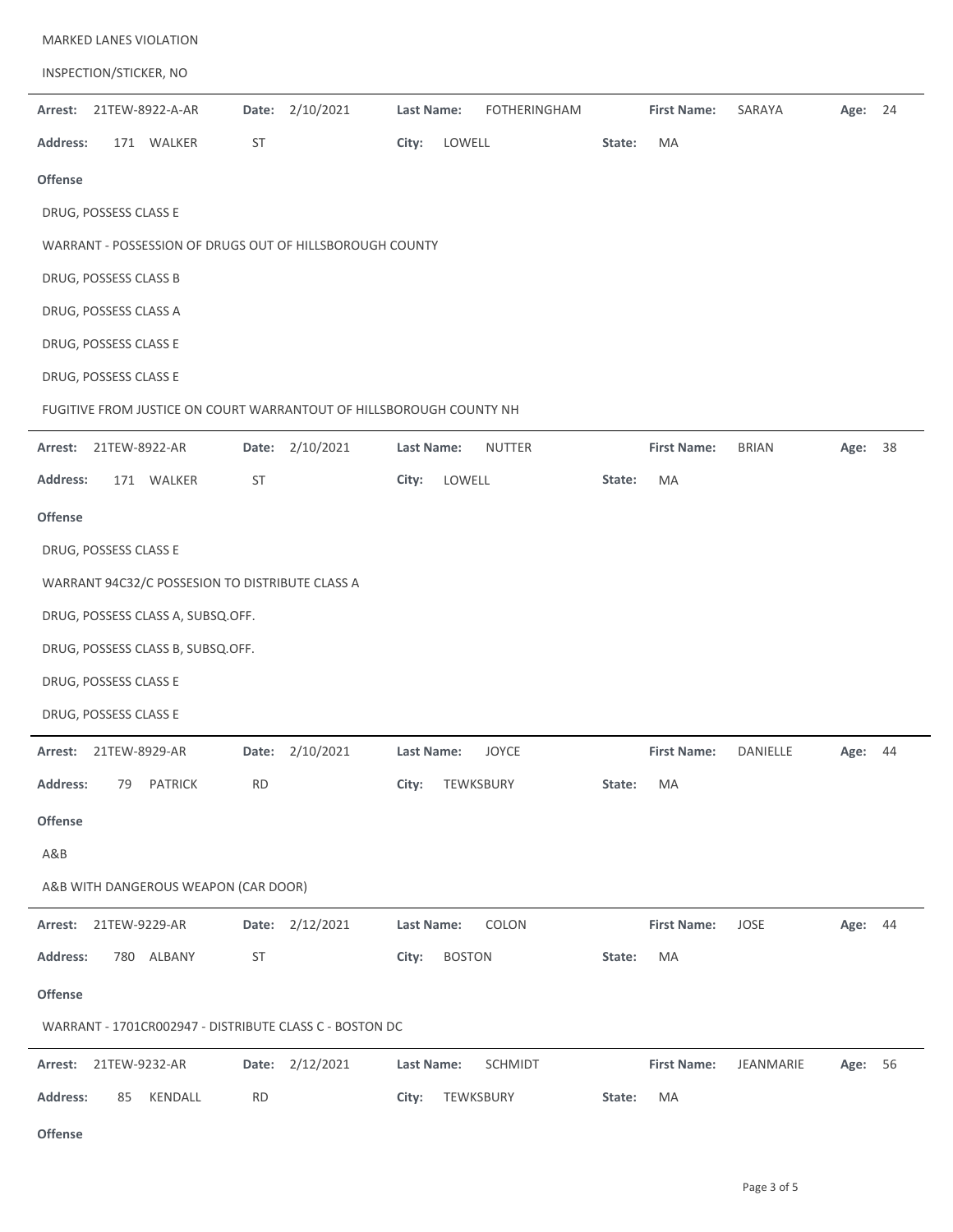| ALCOHOL IN MV, POSSESS OPEN CONTAINER OF                     |                                 |                                                 |  |  |  |  |  |  |  |  |  |  |  |
|--------------------------------------------------------------|---------------------------------|-------------------------------------------------|--|--|--|--|--|--|--|--|--|--|--|
| DRUG, POSSESS CLASS C                                        |                                 |                                                 |  |  |  |  |  |  |  |  |  |  |  |
| DRUG, POSSESS CLASS B                                        |                                 |                                                 |  |  |  |  |  |  |  |  |  |  |  |
| OUI-LIQUOR OR .08%, 2ND OFFENSE                              |                                 |                                                 |  |  |  |  |  |  |  |  |  |  |  |
| 2/12/2021<br>21TEW-9272-AR<br>Date:<br>Arrest:               | Last Name:<br>SALLY             | <b>First Name:</b><br><b>CHARLES</b><br>Age: 35 |  |  |  |  |  |  |  |  |  |  |  |
| <b>Address:</b><br>ADAMA<br>CT<br>7                          | City:<br>REVERE<br>State:       | MA                                              |  |  |  |  |  |  |  |  |  |  |  |
| <b>Offense</b>                                               |                                 |                                                 |  |  |  |  |  |  |  |  |  |  |  |
| SHOPLIFTING BY ASPORTATION                                   |                                 |                                                 |  |  |  |  |  |  |  |  |  |  |  |
| DRUG, POSSESS CLASS B                                        |                                 |                                                 |  |  |  |  |  |  |  |  |  |  |  |
| Date: 2/12/2021<br>Arrest:<br>21TEW-9355-AR                  | Last Name:<br>VANVALZAH-KELLEY  | <b>First Name:</b><br>TIFFANY<br>Age: 33        |  |  |  |  |  |  |  |  |  |  |  |
| <b>Address:</b><br>80<br><b>HIGH</b><br>ST                   | City:<br><b>KEENE</b><br>State: | <b>NH</b>                                       |  |  |  |  |  |  |  |  |  |  |  |
| <b>Offense</b>                                               |                                 |                                                 |  |  |  |  |  |  |  |  |  |  |  |
| WARRANT 94C/35 HEROIN BEING PRESENT 94C/34/A POSSESS CLASS A |                                 |                                                 |  |  |  |  |  |  |  |  |  |  |  |
| 21TEW-9821-AR<br>Date: 2/15/2021<br>Arrest:                  | <b>EUSTATE</b><br>Last Name:    | <b>First Name:</b><br><b>KENNY</b><br>Age: 35   |  |  |  |  |  |  |  |  |  |  |  |
| 116 WILSON<br><b>Address:</b><br><b>ST</b>                   | City:<br>MANCHESTER<br>State:   | MA                                              |  |  |  |  |  |  |  |  |  |  |  |
| <b>Offense</b>                                               |                                 |                                                 |  |  |  |  |  |  |  |  |  |  |  |
| WARRANT - DEFAULT 1854CR000886 DEDHAM                        |                                 |                                                 |  |  |  |  |  |  |  |  |  |  |  |
| WARRANT DEFAULT 1886CR000251 PEABODY                         |                                 |                                                 |  |  |  |  |  |  |  |  |  |  |  |
| WARRANT DEFAULT 1811CR002474 LDC                             |                                 |                                                 |  |  |  |  |  |  |  |  |  |  |  |
| WARRANT- DEFAULT1850CR000846 MALDEN                          |                                 |                                                 |  |  |  |  |  |  |  |  |  |  |  |
| Date: 2/16/2021<br>Arrest: 21TEW-10174-AR                    | EHLERT<br>Last Name:            | ERIC<br>53<br><b>First Name:</b><br>Age:        |  |  |  |  |  |  |  |  |  |  |  |
| <b>Address:</b><br>BYRON ST. 1ST. F<br>28                    | WAKEFIELD<br>City:<br>State:    | MA                                              |  |  |  |  |  |  |  |  |  |  |  |
| Offense                                                      |                                 |                                                 |  |  |  |  |  |  |  |  |  |  |  |
| LICENSE SUSPENDED, OP MV WITH                                |                                 |                                                 |  |  |  |  |  |  |  |  |  |  |  |
| 2/20/2021<br>Arrest:<br>21TEW-11131-AR<br>Date:              | Last Name:<br><b>ALIKONIS</b>   | <b>First Name:</b><br><b>RYAN</b><br>Age: 27    |  |  |  |  |  |  |  |  |  |  |  |
| <b>Address:</b><br><b>MARCIA JEAN</b><br>DR<br>44            | TEWKSBURY<br>City:<br>State:    | MA                                              |  |  |  |  |  |  |  |  |  |  |  |
| <b>Offense</b>                                               |                                 |                                                 |  |  |  |  |  |  |  |  |  |  |  |
| OUI-LIQUOR OR .08%, 2ND OFFENSE                              |                                 |                                                 |  |  |  |  |  |  |  |  |  |  |  |
| NEGLIGENT OPERATION OF MOTOR VEHICLE                         |                                 |                                                 |  |  |  |  |  |  |  |  |  |  |  |
| MARKED LANES VIOLATION                                       |                                 |                                                 |  |  |  |  |  |  |  |  |  |  |  |
| Date: 2/23/2021<br>Arrest:<br>21TEW-11778-AR                 | Last Name:<br>REYES-TAVAREZ     | <b>First Name:</b><br><b>GERLIS</b><br>Age: 27  |  |  |  |  |  |  |  |  |  |  |  |
| <b>Address:</b><br><b>BICKNELL</b><br>TER<br>17              | LAWRENCE<br>City:<br>State:     | MA                                              |  |  |  |  |  |  |  |  |  |  |  |

**Offense**